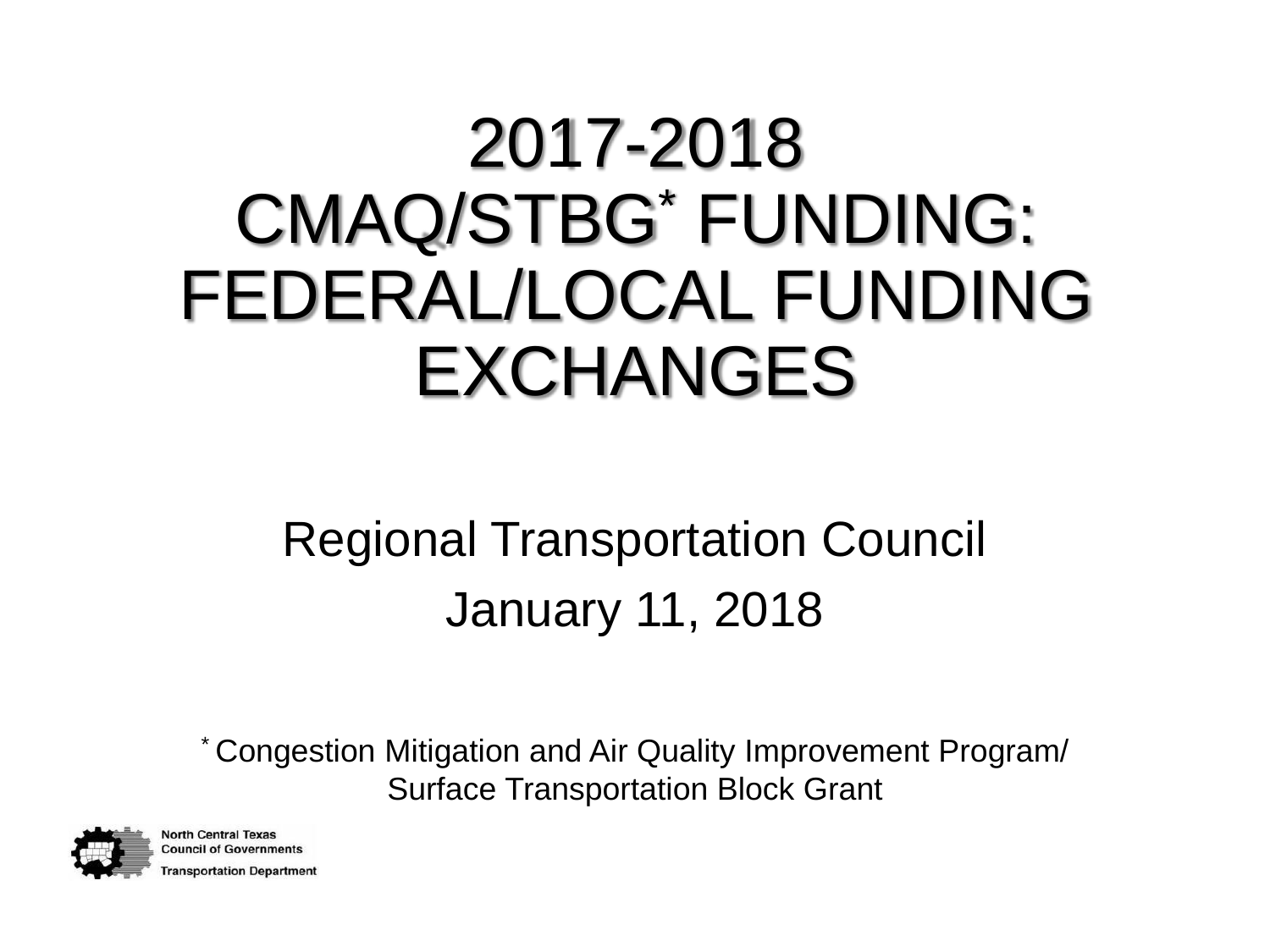## CMAQ/STBG FUNDING PROGRAMS

#### **STATUS PROGRAM**

- **Federal/Local Funding Exchanges**
- **M** Automated Vehicle Program (May bring back a Round 2 effort)
- $\blacksquare$  Strategic Partnerships (May bring back a Round 2 effort)
- $\nu$  Planning and Other Studies
	- 10-Year Plan/Proposition 1 Adjustments
- □ Sustainable Development Phase 4: Turnback Program, Context Sensitive, Transit Oriented Development (TOD) Projects
- **M** Transit Program
- □ Assessment Policy Programs/Projects
- **M Local Bond Program Partnerships**
- □ Safety, Innovative Construction, and Emergency Projects
- □ Management and Operations (M&O), NCTCOG-Implemented, and Regional/Air Quality Programs
- $\mathbb{Z}$  = Project Selection Completed
- = Pending STTC/Regional Transportation Council (RTC) Approval
- = Program Partially Completed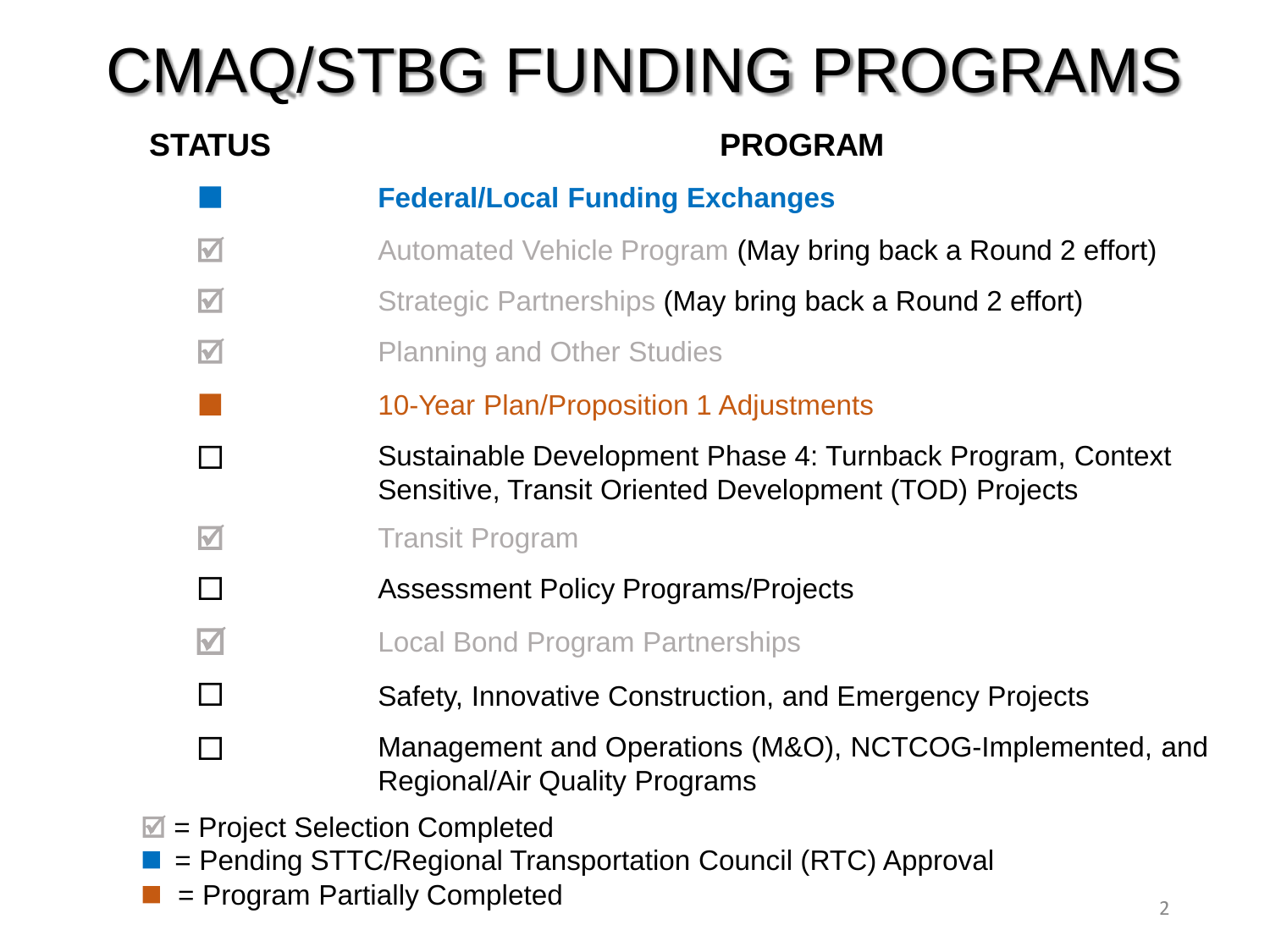### CMAQ/STBG FUNDING PROGRAM: FEDERAL/LOCAL FUNDING EXCHANGES

| Description/<br>Purpose | To increase regional revenues through the<br>exchange of federal funds and local<br>funding. This effort establishes Phase 3 of<br>the RTC/Local program.                                                         |
|-------------------------|-------------------------------------------------------------------------------------------------------------------------------------------------------------------------------------------------------------------|
| <b>Current Requests</b> | <b>DART TRIP Program (Done)</b><br><b>Glade Road/DFW Airport</b><br>$\bullet$<br><b>TRE Local Swap</b><br>Kaufman County/City of Terrell                                                                          |
| <b>Next Steps</b>       | DART TRIP Partnership approval received<br>by RTC in March 2017; Need to execute<br>agreement between DART and<br>NCTCOG/RTC.<br>Finalize details on other partnerships &<br>bring back to committees for action. |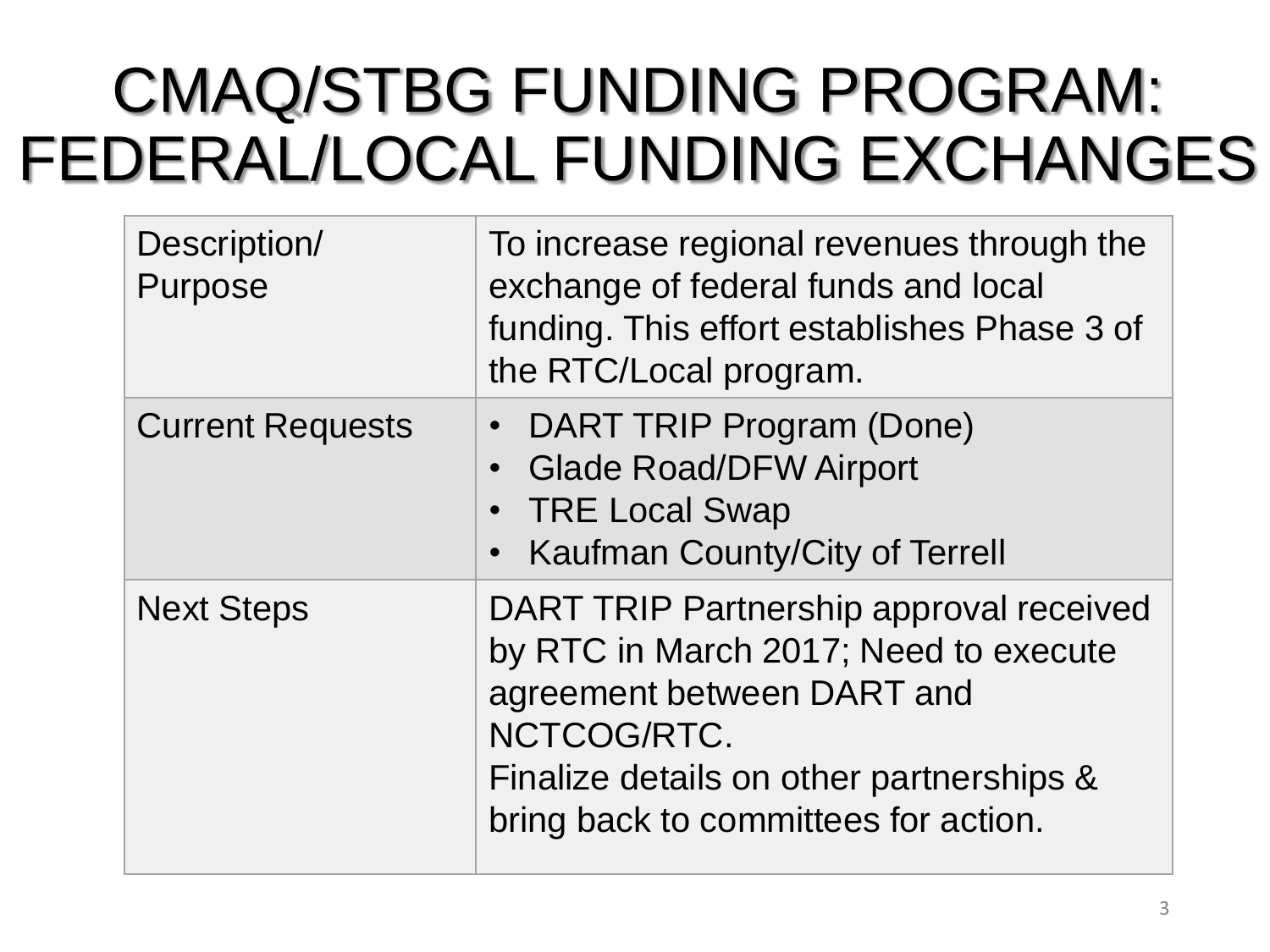# PROJECT EVALUATION

- Proposed projects were evaluated based upon:
	- RTC goals met by the projects:
		- Increase capacity of the transportation system
		- Improve safety
		- Reduce emissions
		- Add modes (i.e., multi-modal)
	- Return on investment
		- Amount of local funds to be collected over time
		- Timeframe in which local funds are received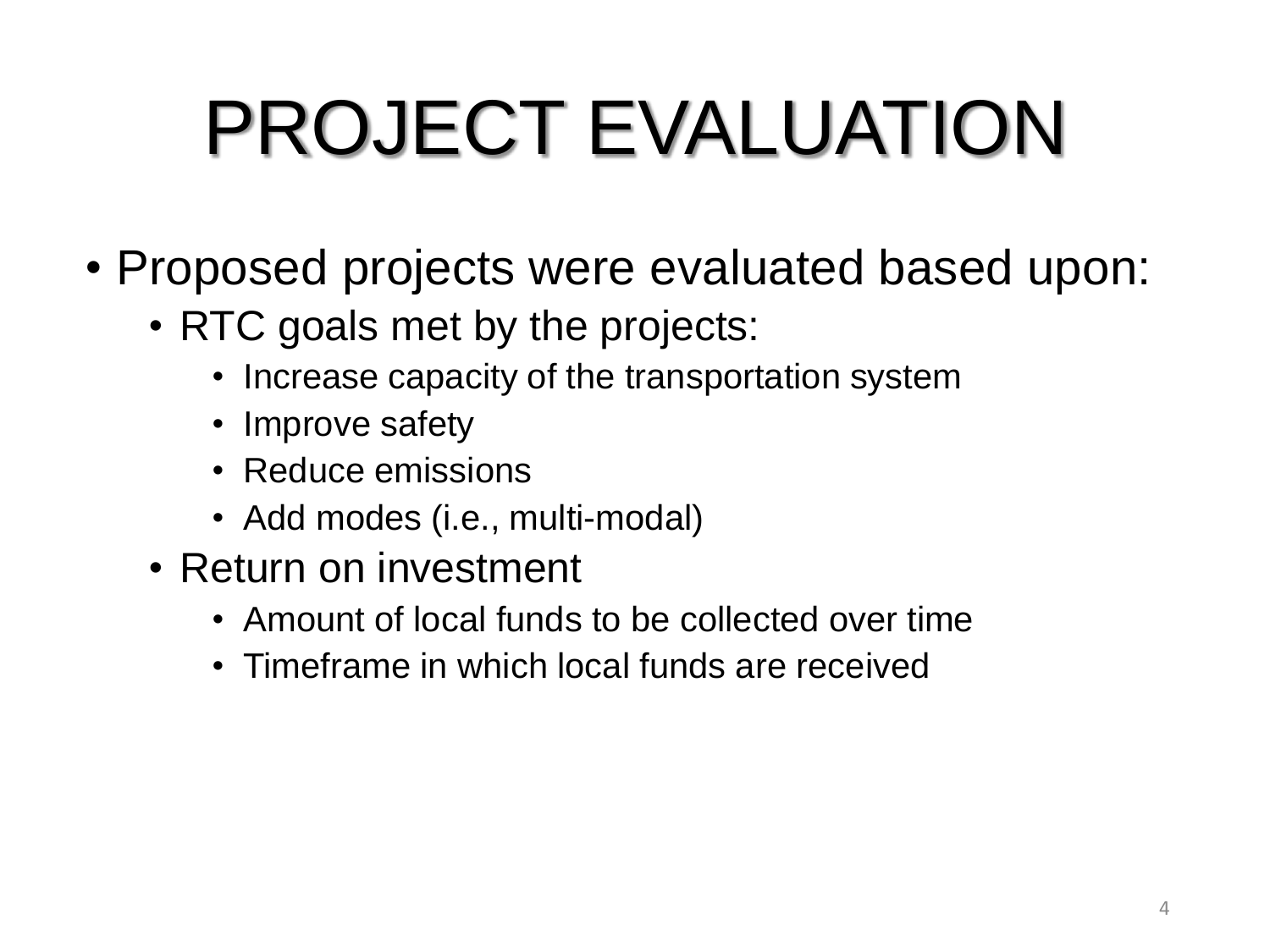#### SUMMARY OF PROPOSED FUNDING EXCHANGES<sup>1</sup> **DRAFT**

| <b>PROJECT</b>         | <b>PARTNER(S)</b>                                                                         | <b>PROPOSED</b><br><b>FEDERAL</b><br><b>FUNDING</b> | <b>PROPOSED</b><br><b>LOCAL</b><br><b>FUNDING</b> |
|------------------------|-------------------------------------------------------------------------------------------|-----------------------------------------------------|---------------------------------------------------|
| <b>Glade Road</b>      | <b>DFW Airport</b>                                                                        | \$5,088,8372,3                                      | \$5,088,837                                       |
| <b>TRE Local Swap</b>  | Cities of Arlington, Bedford, Euless, Grand<br>Prairie, Haltom City, & Hurst; DART & FWTA | \$3,400,0004                                        | \$1,680,9755,6                                    |
| <b>FM 148</b>          | <b>City of Terrell</b>                                                                    | \$8,600,000                                         | \$6,674,1607                                      |
| <b>Broadway Avenue</b> | <b>City of Haltom City</b>                                                                | \$5,975,212 <sup>2</sup>                            | \$5,975,2128                                      |
|                        | <b>Total</b>                                                                              | \$23,064,049                                        | \$19,419,184                                      |

1: Funds will not be added to the Transportation Improvement Program (TIP) until an agreement is executed with the partner(s).

2: Staff is proposing to use Transportation Development Credits (TDC) in lieu of a local match to maximize the amount of local funds collected.

3: Funds would be paid back in two installments. The first payment will occur once the Notice to Proceed (NTP) for construction is issued. The second payment will be made once construction is completed. The partnership is contingent upon approval by the DFW Airport Board, which is scheduled for January 4.

4: Federal funds would be given to DART & Fort Worth Transportation Authority (FWTA) for improvements to the TRE.

5: Partners each pay a portion of this amount determined by a survey conducted by NCTCOG.

6: Funding amount is the total to be paid over 3 years (\$560,325 annually).

7: Funds would be paid back to the RTC over a period of 15 years through Terrell's Pass Through Finance agreement with TxDOT.

8: Funds would be paid back to the RTC over a period of 10 years.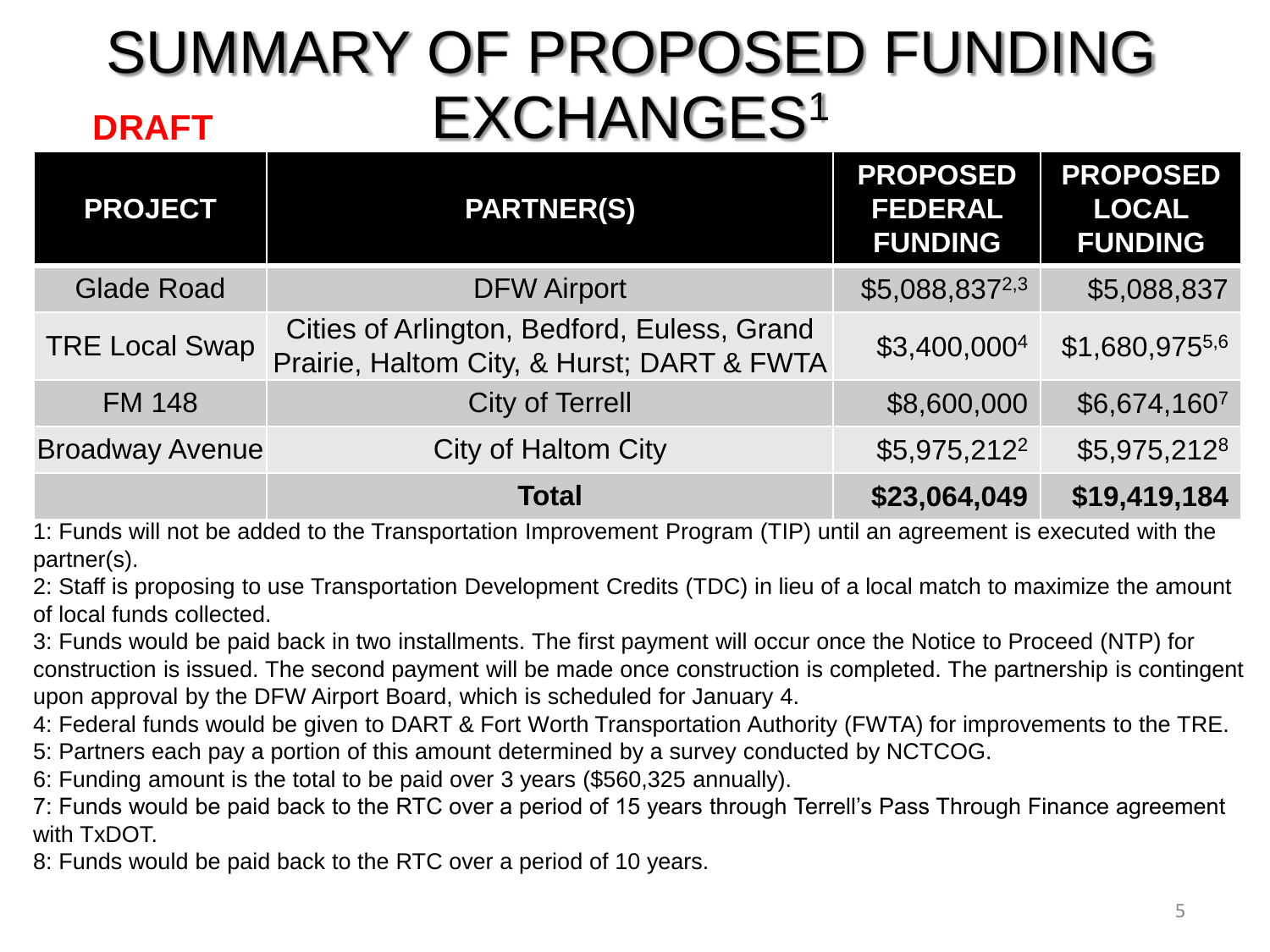# TIMELINE

| <b>MEETING/TASK</b>                                           | <b>DATE</b>             |
|---------------------------------------------------------------|-------------------------|
| <b>STTC Information</b>                                       | October 27, 2017        |
| <b>RTC</b> Information                                        | November 9, 2017        |
| <b>Public Meetings</b>                                        | November 2017           |
| <b>STTC Action</b>                                            | December 8, 2017        |
| <b>RTC Action</b>                                             | <b>January 11, 2018</b> |
| Executive Board – Action to receive<br>and manage local funds | <b>January 25, 2018</b> |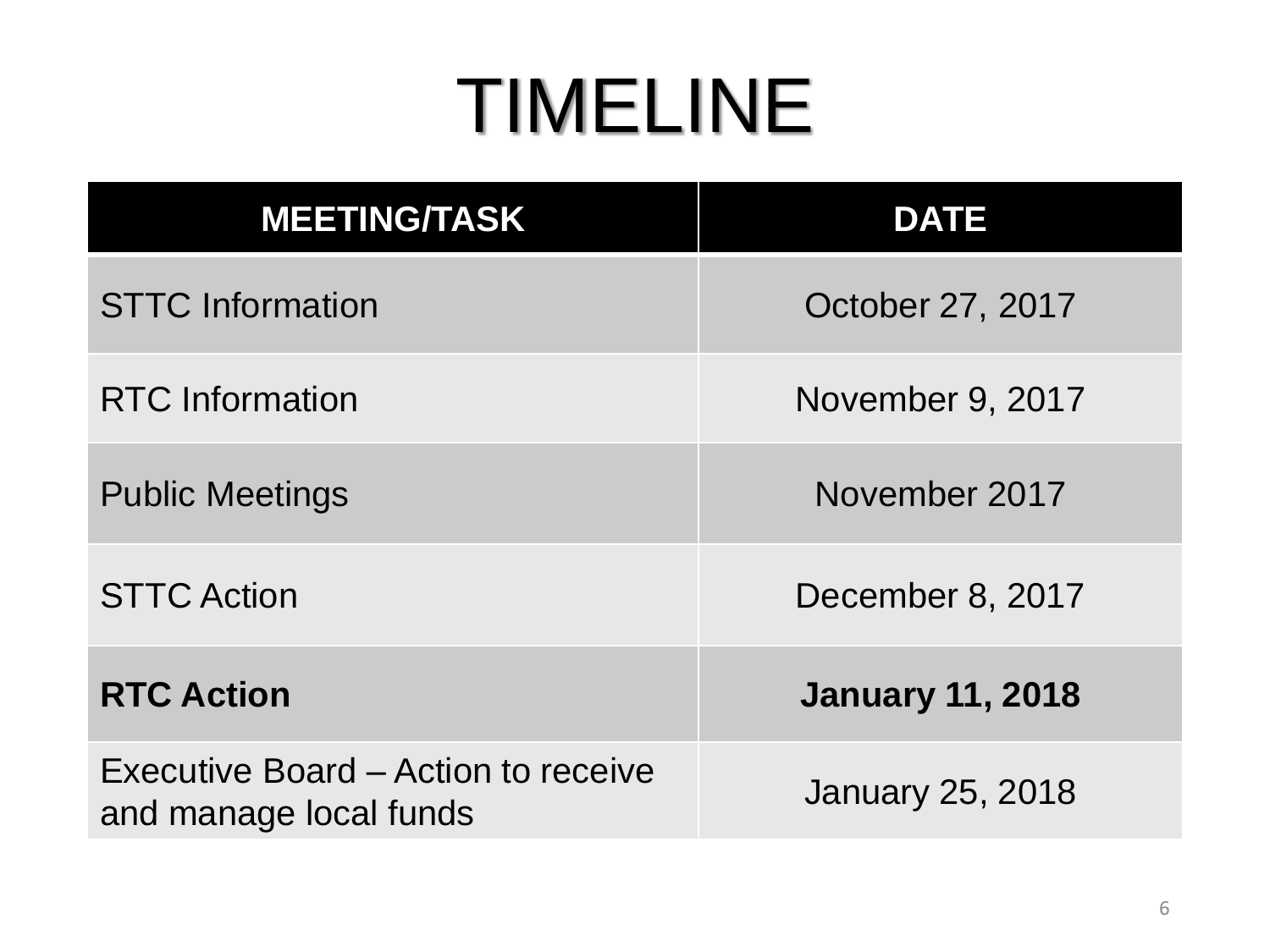# ACTION REQUESTED

- RTC approval of:
	- The proposed list of funding exchanges and projects to fund through the 2017-2018 CMAQ/STBG: Federal/Local Funding Exchanges Program (Reference Item 5.1)
	- Administratively amending the 2017-2020 Transportation Improvement Program (TIP)/Statewide Transportation Improvement Program (STIP) and other planning/administrative documents to incorporate these changes.